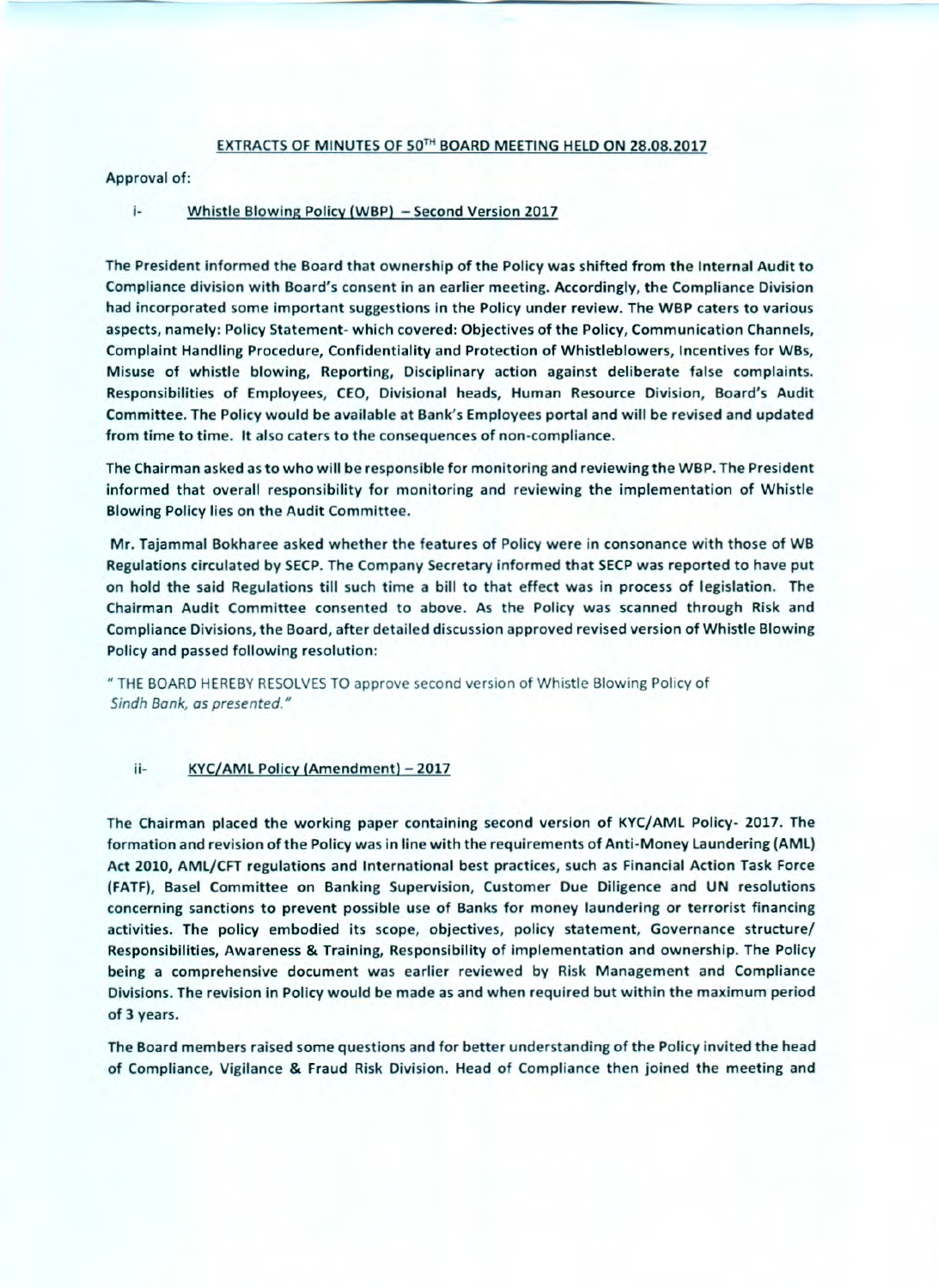**explained various features of the Policy and purpose of its revision. After some deliberations the Board approved the Policy and passed following resolution:** 

**"THE BOARD HEREBY RESOLVES TO approve second version of KYC/AML Policy of Sindh Bank, as presented."** 

#### **iii- Consumer Grievance Policy (Amendments)**

**The Chairman then presented version 2 of Consumer Grievance Policy which was also prepared and owned by Compliance Division. The guiding principles of the said policy included: Treatment of all complaints efficiently and fairly, Complaint of Customers to be dealt with courtesy and timely, Employees** attitude **to be good and without prejudice to the interest of customers, Complaints to be resolved within shortest possible time, Consumer Grievance mechanism to be visible and accessible, Complaints handling to be comprehensive, integrated to core business with adequate monitoring. The Policy document embodied its scope and purpose, objectives and had defined roles and responsibilities at various levels. The Board members had gone through the policy which was routed through Risk Management and Compliance functions as per Board directives. Mr. Shahid Murtaza was of the view that the Bank should have an effective and vibrant grievance policy with an in-built mechanism that should satisfy consumers, particularly the customers in the most satisfying manner. In case Bank's policies were not effective and satisfying, the affected persons may approach Banking Mohtasib or the courts in extreme cases, for remedy. The President assured the Board that all policies in vogue were made keeping in view present day requirements, prevailing regulations and capable of absorbing unusual situations, as well. The policies were subject to revision every three years, but can be reviewed even earlier in view of changed environment and regulations. Being satisfied with the contents, the Board approved the amended Consumer Grievance Policy and passed following resolution:** 

**"THE BOARD HEREBY RESOLVES TO approve second version of Consumer Grievance Management Policy of Sindh Bank, as presented."**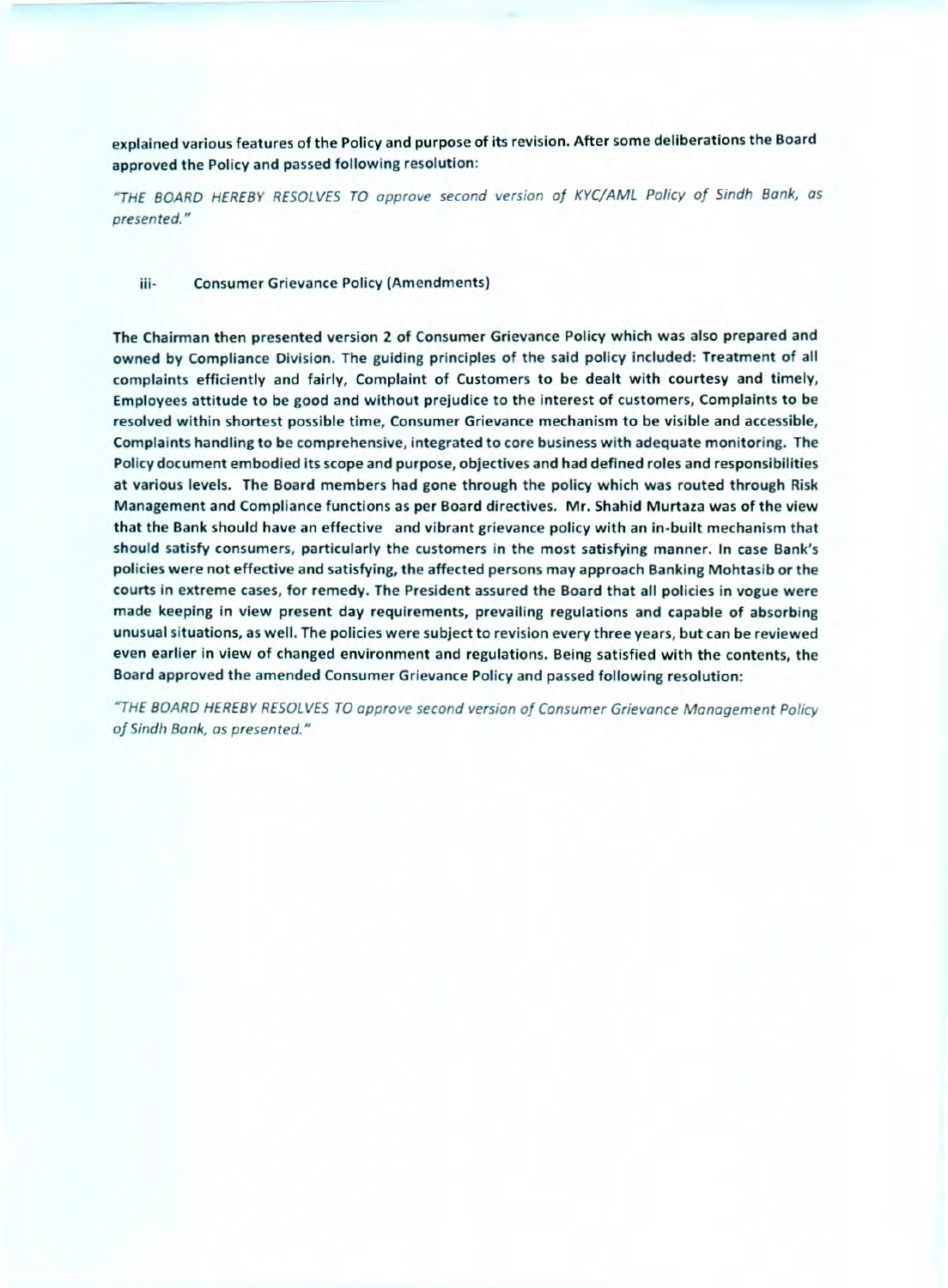

**COMPLIANCE, VIGILANCE & FRAUD RISK** 

## SINDH BANK LTD

### WHISTLE BLOWING POLICY

### **2017**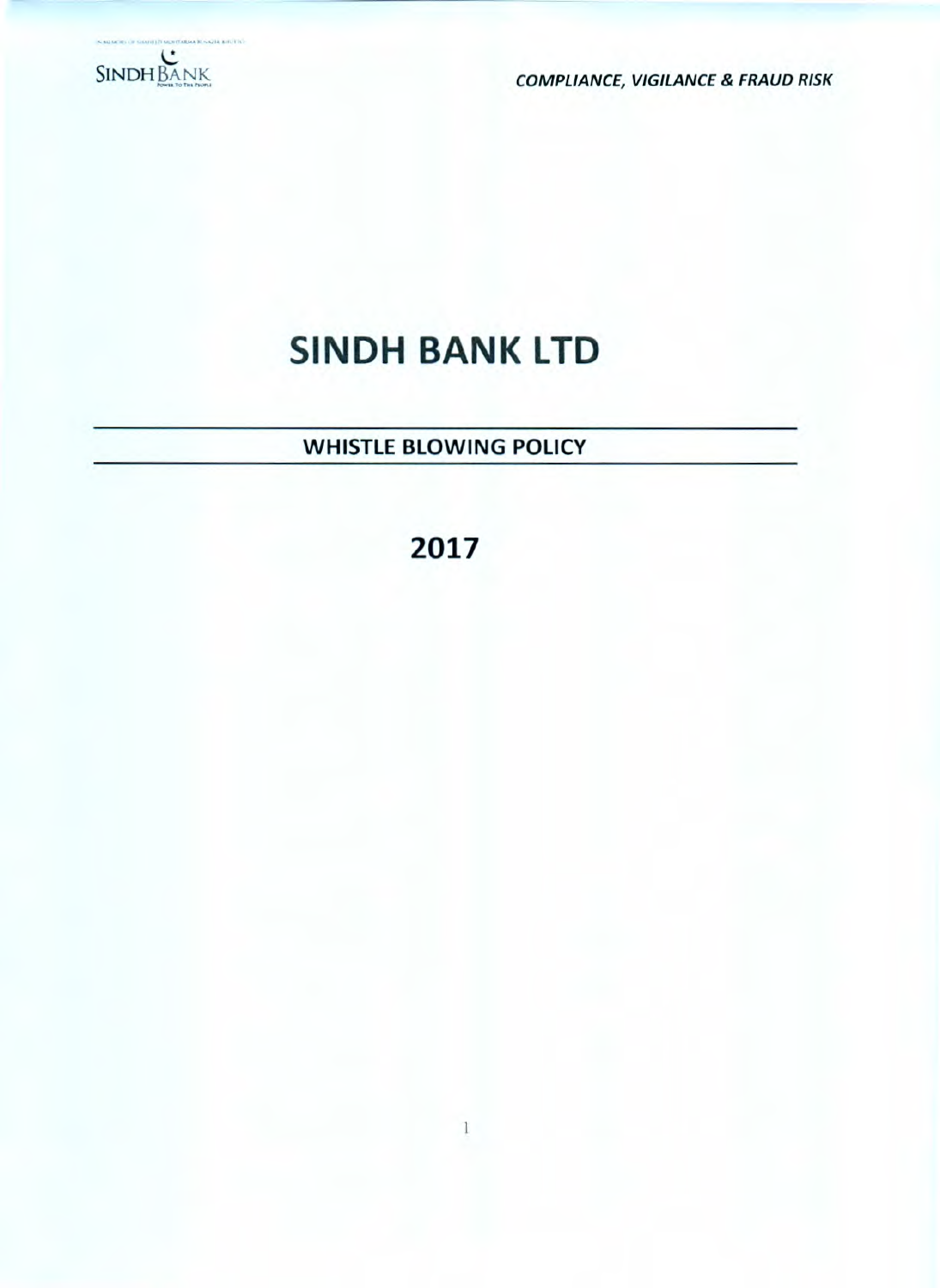

## Table of Contents

| 1. |       |                                                                                               |  |
|----|-------|-----------------------------------------------------------------------------------------------|--|
| 2. |       |                                                                                               |  |
|    | i.    |                                                                                               |  |
|    | ii.   |                                                                                               |  |
|    | iii.  |                                                                                               |  |
|    | iv.   |                                                                                               |  |
|    | V.    |                                                                                               |  |
|    | vi.   |                                                                                               |  |
|    | vii.  |                                                                                               |  |
|    | viii. | Disciplinary Actions against Deliberate False Complaints-----------------------------------06 |  |
| 3. |       |                                                                                               |  |
|    | 1.    |                                                                                               |  |
|    | Ш.    |                                                                                               |  |
|    | Ш.    | Divisional Head - Compliance, Vigilance & Fraud Risk Division--------------------------07     |  |
|    | IV.   |                                                                                               |  |
|    | V.    |                                                                                               |  |
|    | VI.   |                                                                                               |  |
|    | VII.  |                                                                                               |  |
|    |       |                                                                                               |  |
|    |       |                                                                                               |  |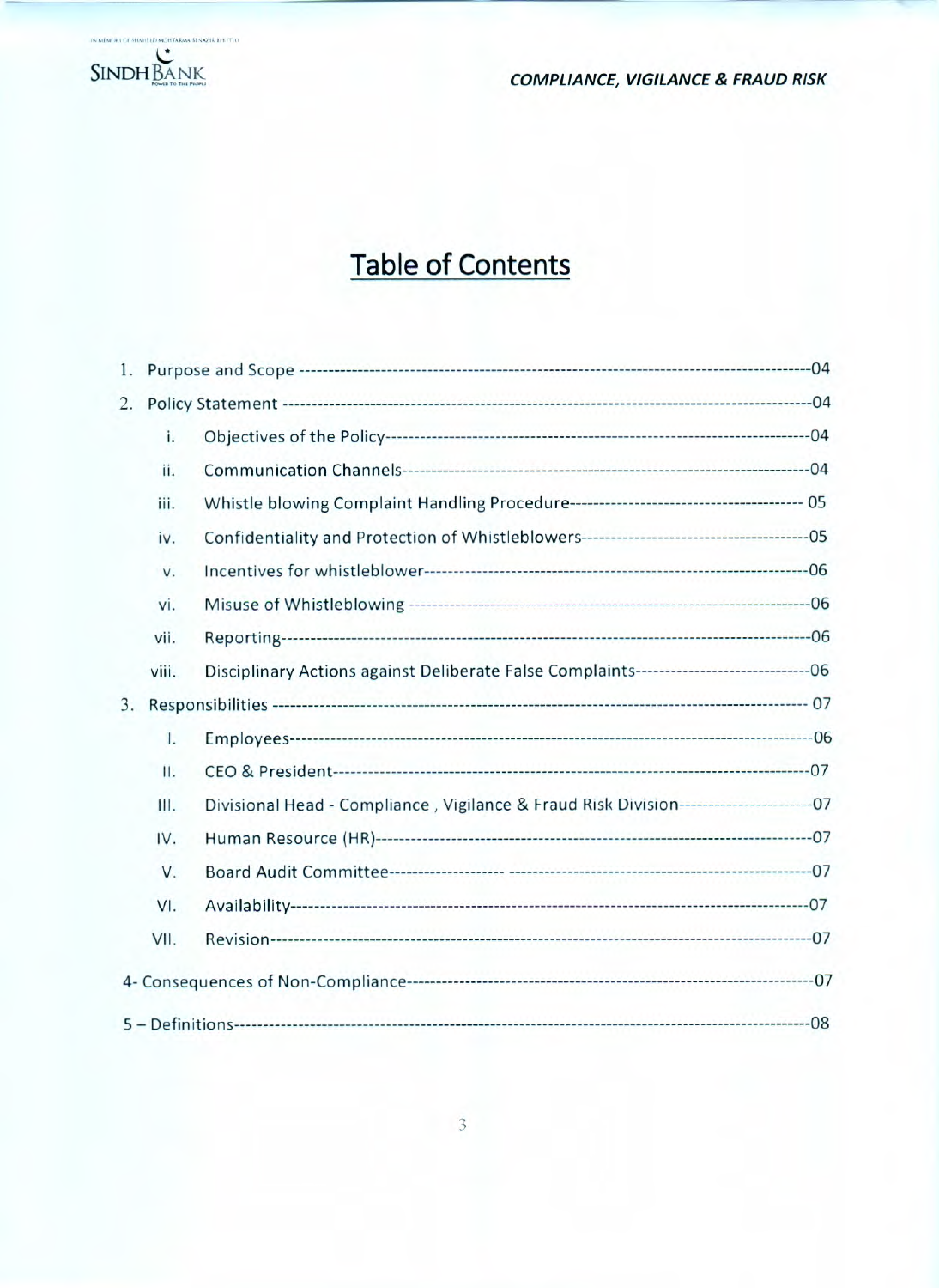# **SINDH BANK COMPLIANCE, VIGILANCE & FRAUD RISK**



| <b>Policy Title</b>     | <b>Whistle Blowing Policy</b>                                                                                                                                                                                                                                                                                                                                                                                                                                                                                                                                                                                                                                              |  |  |  |
|-------------------------|----------------------------------------------------------------------------------------------------------------------------------------------------------------------------------------------------------------------------------------------------------------------------------------------------------------------------------------------------------------------------------------------------------------------------------------------------------------------------------------------------------------------------------------------------------------------------------------------------------------------------------------------------------------------------|--|--|--|
| <b>Version</b>          | 2.0                                                                                                                                                                                                                                                                                                                                                                                                                                                                                                                                                                                                                                                                        |  |  |  |
| <b>Purpose</b>          | The purpose of this Policy is to create an environment by promoting a culture<br>of honesty, dedication and loyalty among the staff where they feel confident<br>to reveal and report any fraudulent, money laundering, immoral, unethical or<br>malicious activity without any fear of retaliation, which in their opinion may<br>cause financial loss and or reputational damage to the Bank.                                                                                                                                                                                                                                                                            |  |  |  |
| <b>Scope</b>            | The scope of this policy includes all types of unlawful acts / orders, frauds,<br>corruption, misconduct, collusive practices or any other activities which<br>undermines the Bank's operations, financial position, reputation and<br>objectives.                                                                                                                                                                                                                                                                                                                                                                                                                         |  |  |  |
|                         | The policy is applicable to all employees of the bank (permanent, part time<br>and contractual).                                                                                                                                                                                                                                                                                                                                                                                                                                                                                                                                                                           |  |  |  |
|                         | Whistle-blowing complaints/information lodged by the bank employees,<br>customers or any external party shall be treated and managed.                                                                                                                                                                                                                                                                                                                                                                                                                                                                                                                                      |  |  |  |
| <b>Policy Statement</b> | <b>Objectives of the Policy</b>                                                                                                                                                                                                                                                                                                                                                                                                                                                                                                                                                                                                                                            |  |  |  |
|                         | $\Box$ To develop a culture of openness, accountability and integrity;<br>To provide an environment/awareness where employees of the Bank<br>blow whistle where they have a suspicion about any immoral,<br>unethical, fraudulent act of any type by present or former employee,<br>vendors, contractors, service providers and customers which may<br>cause financial loss or reputational damage to the Bank;<br>$\Box$ To enable Management to take appropriate/remedial action to<br>safeguard bank from financial loss and reputational damage.<br>The Bank will put in place a mechanism to evaluate effectiveness of<br>Whistle Blowing Function under this Policy. |  |  |  |
|                         | <b>Communication Channels</b><br>In order to achieve the objectives of this policy the bank has established<br>following channels for whistle-blowing reporting:                                                                                                                                                                                                                                                                                                                                                                                                                                                                                                           |  |  |  |
|                         | dedicated/secured<br>e-mail for<br>Whistle-blowing<br>$1 - A$<br>reporting<br>(naveed.elahi@sindhbankltd.com) accessible to all Whistle-blowing<br>Committee members<br>2- Following contact numbers can also be used for whistle-blowing                                                                                                                                                                                                                                                                                                                                                                                                                                  |  |  |  |
|                         | reporting:<br>Cell No: 0300-2206207 / 0301-8220646<br>Off: (021) 35829302 / (021) 35929652                                                                                                                                                                                                                                                                                                                                                                                                                                                                                                                                                                                 |  |  |  |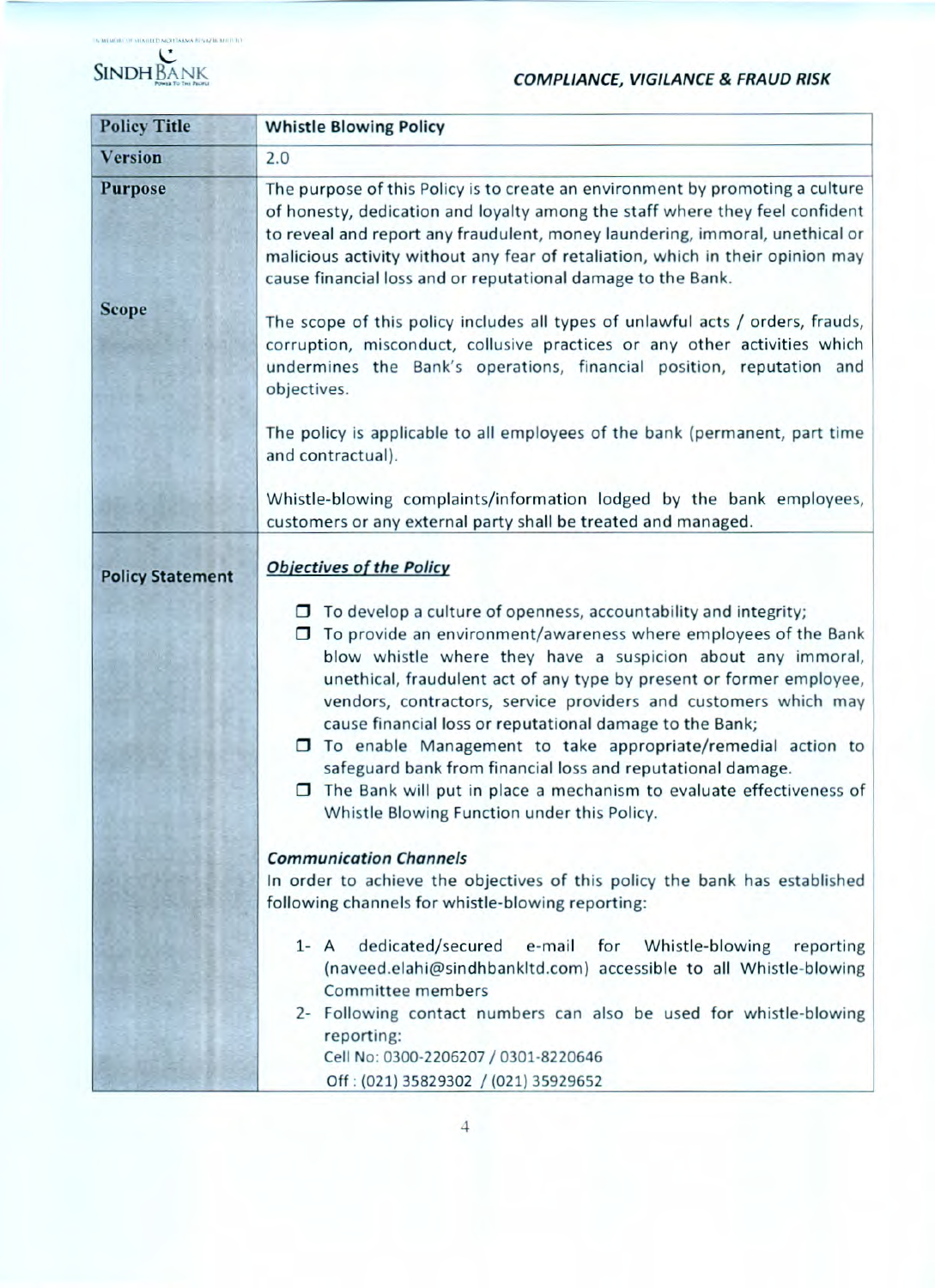

% MESERIES.COMMELTIS MONTABAA ICS/AZER BHILITICE

- 3- Whistle-blowing reporting mechanism is available on Sindh bank's website. http://www.sindhbankltd.com/WhistleBlowing and also on employee's portal.
- 4- Whistle-blowing reporting via post on the following address:

Compliance, Vigilance & Fraud Risk Division Sindh Bank Ltd, B-2, Federation House, Abdullah Shah Ghazi Road, Karachi

#### Whistle Blowinq Complaint Handlinq Procedure

All reported cases will be discussed with whistle-blowing committee/CEO and decision will be taken for its investigation preferable through Compliance Division.

The results of investigation will be escalated to the WBC /CEO and subsequently shared with the Board Audit Committee.

Apart from WBC/CEO/BAC the name of 'whistle blower' will be kept confidential

Whistle blowing function is responsible for maintaining record of each reported case and its subsequent resolution/action taken as per bank's disciplinary action policy.

In case, whistle blow is against the CEO / President or any Board member, the case will be placed before the Bank Audit Committee to determine further investigation.

In case, whistle blow leads to legal proceedings, the confidentiality of the whistleblower will not be maintained.

#### Confidentiality & Protection of whistle blowers

- $\Box$  The information given and the identity of the Whistle-blower will be treated in a confidential manner.
- $\Box$  The Bank stands committed to protect Whistle-blowers for Whistle Blowing, harassment or victimization of the Whistle-blower will not be tolerated.
- $\Box$  If the Whistle-blower feels that, at his / her place of posting, he / she might be subjected to victimization or harassment by the alleged officials after blowing the whistle, the management may consider transferring him/her to another suitable place on his/her request. However, this assurance is not extended in cases where it is proved that the Whistle-blower raised the matters to settle his / her personal grudges or grievances or enmity or where the Whistle-blower has been habitually involved in complaining petty issues.
- $\square$  Protection that Bank can extend to Whistle-blower is limited to the Bank's capability, but any retaliatory action against any Whistle-blower as a result of whistle blown by such person under this Policy shall be treated as Misconduct and subject to disciplinary action.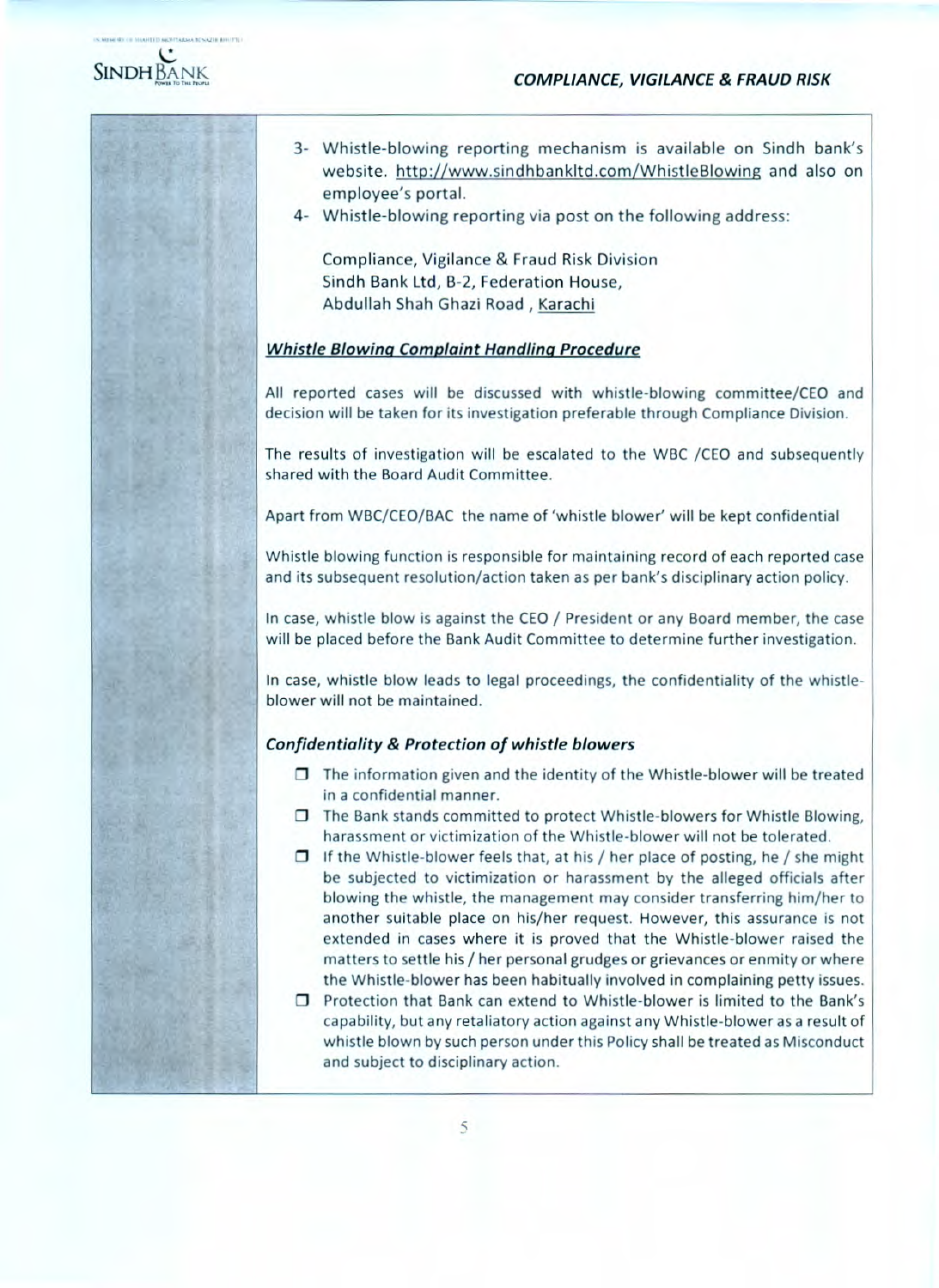

#### Incentives for Whistle Blower

To motivate the Bank's staff to behave honestly, with loyalty without any fear to save the bank from financial or reputational losses, the management may consider suitable incentives.

#### Misuse of Whistle Blowing

It is expected from all employees to refrain from rumour mongering, irresponsible behaviour and false allegations and if staff makes malicious or frivolous allegations /complaint(s) or misuse whistle blowing policy for undue favour, action may be taken against them after proper investigation. However, if the staff makes an allegation in good faith but it is not confirmed during the investigation, no action will be taken against them.

#### Reporting

Strict confidentiality will be observed in submission of the investigation reports carried out by the investigating team formed shall be reported to the Chairman - BAC periodically.

#### Disciplinary Action against Deliberate False Complaints

- $\Box$  If involvement of the Bank's officials in fraudulent, immoral, unethical or malicious activities and other malpractices is proved during investigation of the case then disciplinary action will be initiated as per applicable rules and procedures of the Bank.
- $\Box$  For external parties, the Bank may on the basis of investigation report and recommendations, consider taking appropriate legal action against the concerned party.
- $\Box$  If the matter is of grave nature, the Bank may decide to take legal action against the culprit(s)

#### **Responsibilities**

#### Employees

All employees are responsible to report/whistle blow actual or suspected malpractice, wrongdoing, fraud, corruption, money laundering and or any other misconduct. However they can also choose to raise their genuine concerns / suspicions directly to WB committee members or provided reporting channels in this policy.

6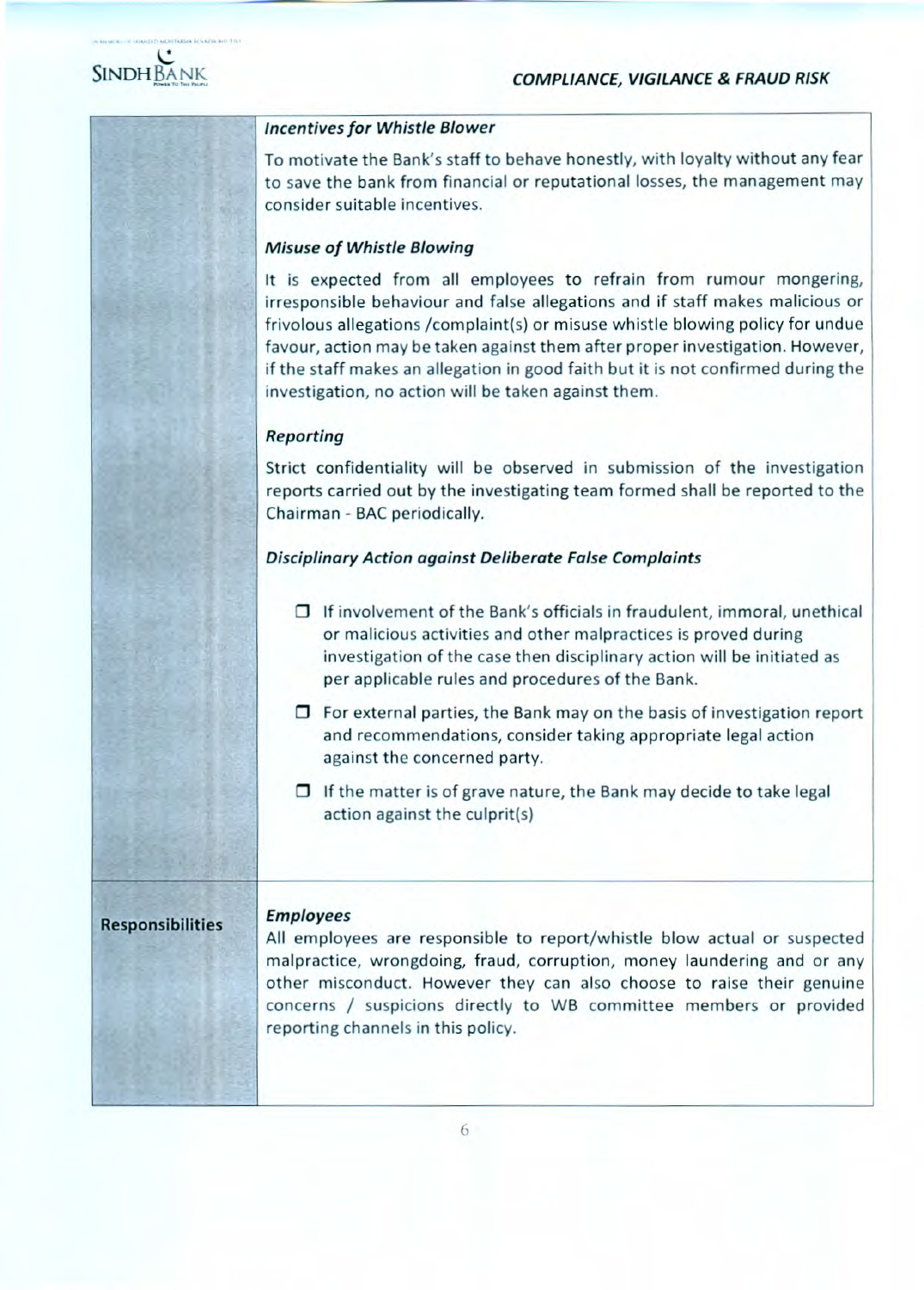

|                                          | <b>CEO &amp; President</b><br>CEO & President of the Bank is responsible for ensuring that board approved<br>whistle blowing policy is implemented effectively in the Bank.                                                                                                                                                                                                                                                    |
|------------------------------------------|--------------------------------------------------------------------------------------------------------------------------------------------------------------------------------------------------------------------------------------------------------------------------------------------------------------------------------------------------------------------------------------------------------------------------------|
|                                          | Divisional Head - Compliance, Vigilance & Fraud Risk Management<br>$\Box$ Compliance is responsible to circulate Whistle Blowing Policy for the<br>information of all the employees of the Bank<br>$\Box$ Is responsible to create awareness and training programs for the<br>employees of the Bank.<br>$\Box$ Is responsible to handle whistle blow cases of the employees, its<br>investigation and maintenance of database. |
|                                          | <b>Human Resource (HR)</b><br>If the suspected employee is found guilty of malpractice, wrongdoing, fraud,<br>corruption, money laundering, misconduct or deliberately breaching law,<br>regulation or internal policy etc. HR will initiate disciplinary action as per Bank<br>Policy.                                                                                                                                        |
|                                          | <b>Board Audit Committee</b><br>The overall responsibility for monitoring and reviewing the implementation of<br>the policy lies with bank's BAC.                                                                                                                                                                                                                                                                              |
|                                          | <b>Availability</b><br>This policy shall be available on Sindh bank's employee portal.                                                                                                                                                                                                                                                                                                                                         |
|                                          | <b>Revision</b><br>The Compliance Division shall be responsible for keeping this document<br>updated from time to time.                                                                                                                                                                                                                                                                                                        |
| <b>Consequences of</b><br>Non compliance | Regulatory/financial and reputational damage.                                                                                                                                                                                                                                                                                                                                                                                  |